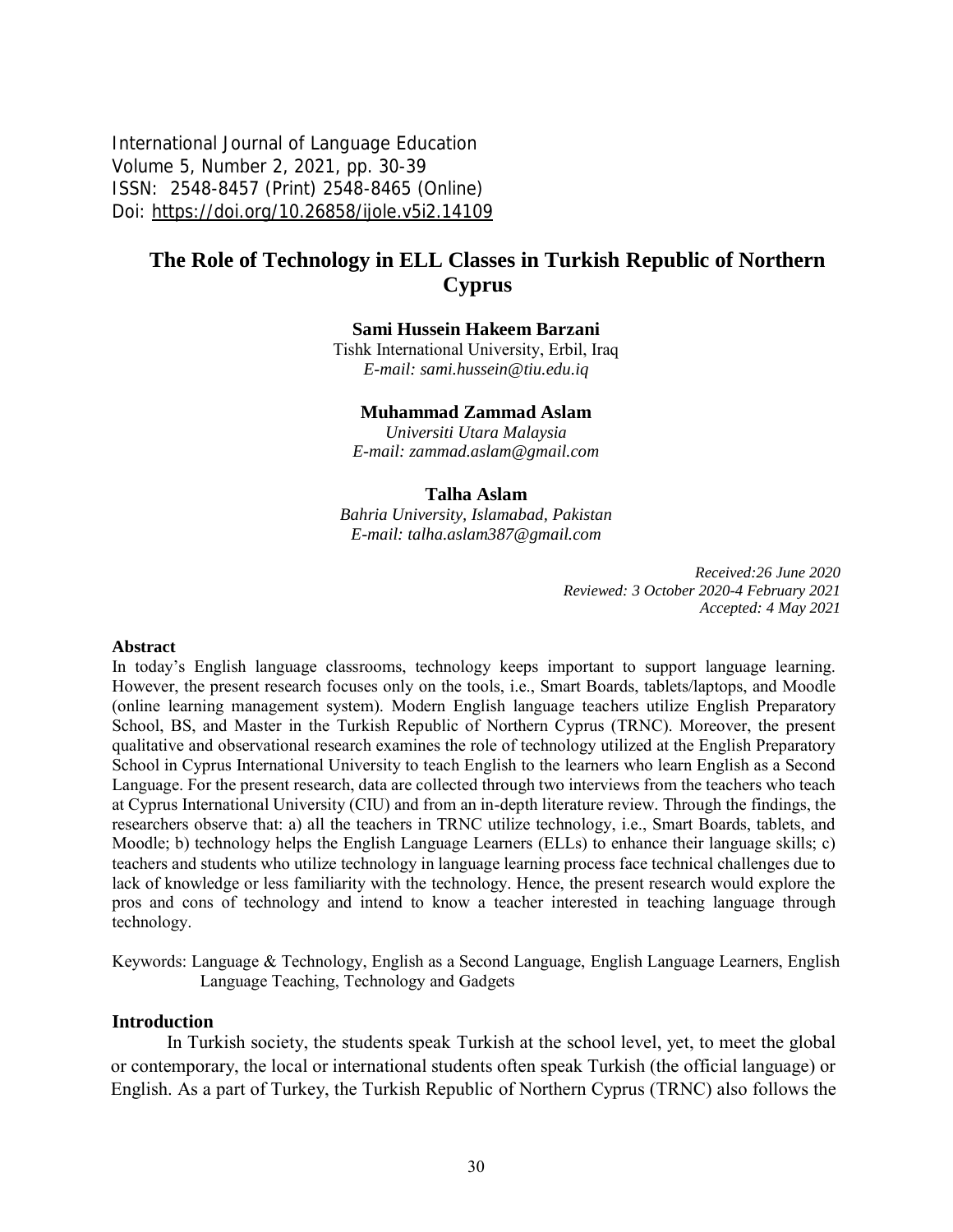same pattern, hence, more deliberately than mainland Turkey. In all higher education intuitions of TRNC, English as a Second Language (ESL) is taught in English Language Learning (EEL) Preparatory Schools. The researchers observe that the first language of all students who come to TRNC is often other than English to pass the English language test or learn English in English.

Preparatory Schools. Although TRNC is not an English native country, the English Language Learners (ELLs) are often found in universities or institutions because higher education is fully engaged in English as their medium of instruction is English. So, all the institutions also keep English Preparatory Schools and classrooms fully equipped with contemporary technology, i.e., Smart Boards. Furthermore, as a contemporary moderate society, the Turkish/TRNS local and international students are also fully attached to a media-saturated environment and modern technology (Çiçek, 2019). Hence, in language classes of learning English, the teachers adopt modern technologies in various learning processes (Ahmadi, 2018). Henceforth, in contemporary language classes in Turkey, technology plays a significant role in increasing language learning abilities through proper integration (Çiçek, 2019).

# Purpose of the study

The present study identifies the classroom setting of language learning and the needs of ELLs. Moreover, the present study explores the methods and techniques ESL teachers utilize in ESL classrooms and technology. Henceforth, the study encourages ESL teachers to induce technology, to achieve academic success, to whom they do not utilize technology in both language learning and standard classroom. Hence, the present study is conducted on students from English Preparatory School to Master. It explores how technology and contemporary gadgets can improve the methods and techniques in ESL classrooms and how ELLs would get benefited from the technology and teachers.

Research questions

- 1) What type of technology, tools, methods, or techniques do teachers utilize in ESL classrooms in TRNC?
- 2) What are the challenges are there in technology-equipped ESL language teaching in TRNC?.

# **Literature review**

The English language keeps an important role in the activities of the international communication system. The teachers and students employ different language skills, such as listening, reading, speaking, and writing to communicate and proficiency (Grabe & Stoller, 2002). Moreover, according to Ahmadi (2017), for teaching and learning a language, the important thing is a method that the instructors use in classes of learning languages for facilitating the process of English language learning. Becker (2000) argues that technology is a vital and signifying instrument for instructions in language learning in classes. It helps both leaner and teachers, yet teachers would be proficient at using the technology during the teaching language. Teachers use the technologies with the prospect of providing the quality of education. Bull  $\&$  Ma (2001) states that technology usage provides many types of resources to English language learners, especially in the classrooms. According to Harmer (2007), the teachers must keep knowledge of language teaching according to the modern methods, such as the use of technology, which enables them to increase their proficiency in language communications. Gençlter (2015) comments that the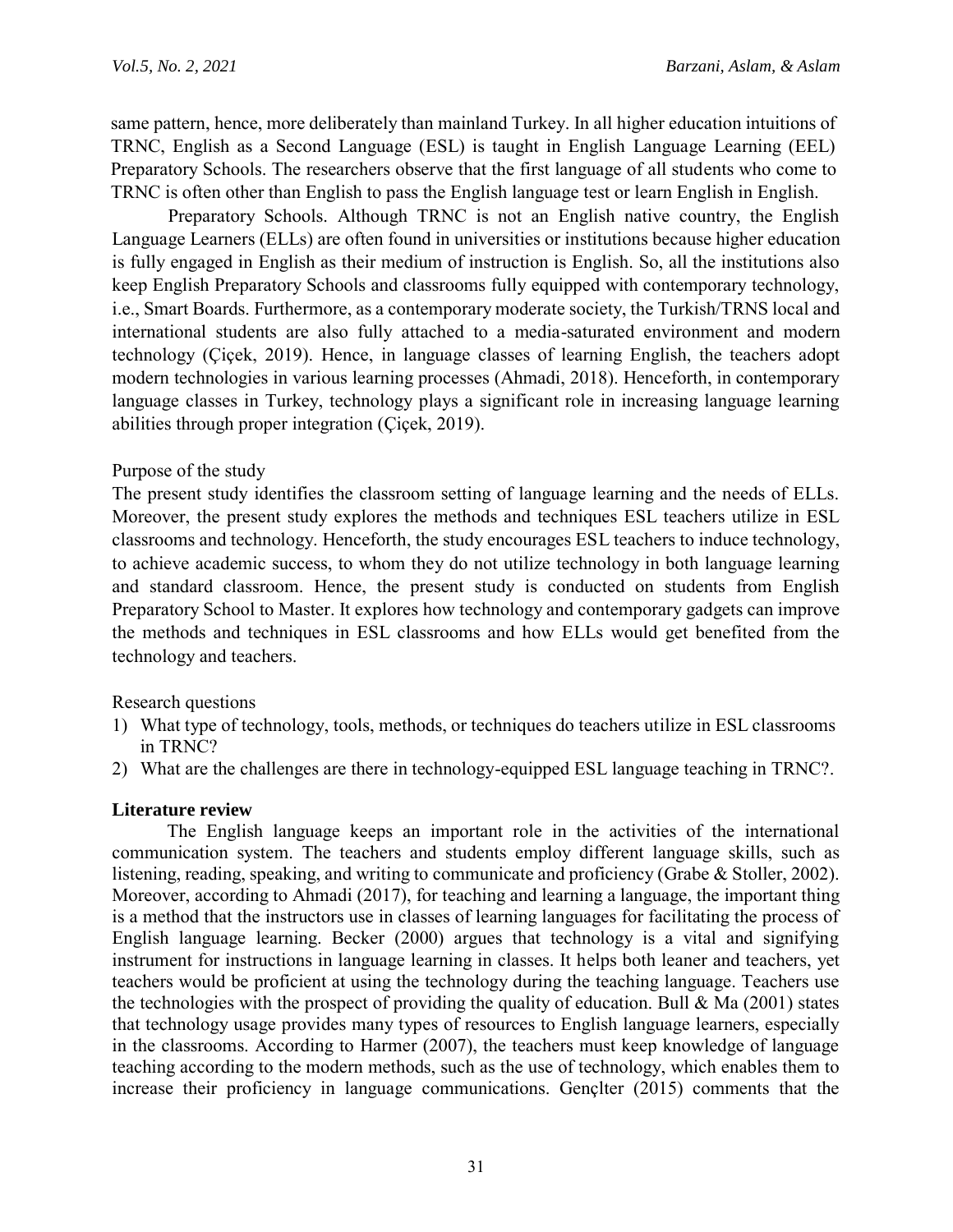teachers could emphasize and encourage the language learners to use appropriate ways to become successful language communicators using computer technologies. Moreover, according to Clements & Sarama (2003), the use of technology could be helpful for the teachers and the learners in language learning classrooms. Harmer (2007) argues that using technology-based English language teaching activities to improve cooperative language learning enables them to use language in communication very proficiently. The technology-based activities provide language learners with an accurate and appropriate way of language learning in the language classroom. According to Gençlter (2015), computer activities help language learners get rapid information and authentic material. While the continuity of internet usage motivates the learner to learn more and more. According to Freeman & Anderson (2011), technology makes it easy to teach and provides appropriate teaching resources to the teachers, which brings language learning experiences to the world of learners. The technology could provide authentic information to the learners (ibid). They could also be motivated while learning the English language in the classroom of language teaching. Hence, technology keeps an important role in teaching as well as a learning environment in the classroom. Technology has an essential part for the profession of teachers through that they could use it for facilitating the learners in the matters of English language learning as a second language. Whenever we think about technology-based teaching & learning, we usually use the term "integration." Such as technology is part of our daily routine lives, we might rethink integrating the technology during the curriculum. The study aims to entrench technology in teaching for supporting the learners in the learning process. Further, according to Eady and Lockyer (2013), technology is used as an important and integral part of teaching and learning experiences; it keeps significant issues for the teachers, from beginning to end of teaching & learning processes. According to Solanki and Shyamlee (2012), the methods of teaching language has been changed due to the advancement of the technology and teacher must have appropriate knowledge of technology with the perspective of language teachings. Moreover, Pourhossein Gilakjani (2017) also supported that language teaching and learning methods are changed because of advancements in technology. However, the researcher continues those applications of the technology help the learners to learn on interest based. It helps the learner in both auditory  $\&$  visual senses. Further, Lam  $\&$  Lawrence (2002) argued that technology helps select teaching and learning according to the learners' subject matter. Otherwise, technology has extensive data about the learning language. According to Pourhossein Gilakjani (2017), technology backs learners in adjusting their learning process, yet, they could have access to lots of the information, which the teachers cannot provide. Pourhossein Gilakjani et al. (2013) comments that the use of technology keeps great potential for changing the old and contemporary methods of language teaching in the classroom and out of the class. According to Pourhossein Gilakjani (2014), with technology, the language learner could control the learning language process to access various information, which the teachers control. According to Solanki & Shyamlee (2012), technology plays an important in promoting the activities of the language learners, which has significant effects upon the teachers' method of teachings. If the teachers do not know technology usage, they will not continue teaching with the technology, especially teaching activities. Thus, computer technology has very important to the teachers, and they must know using it. According to Pourhossein Gilakjani (2017), the advancement of technology provides equal opportunities to the students without regarding their background knowledge. It helps them, especially in the teaching activities rose communication skills in the English language. Although the learners are born in a technological world, they might not use technology with skillful manners (Bennett et al., 2008). In addition, it is not adequate to just providing access to technology. Hence, we need the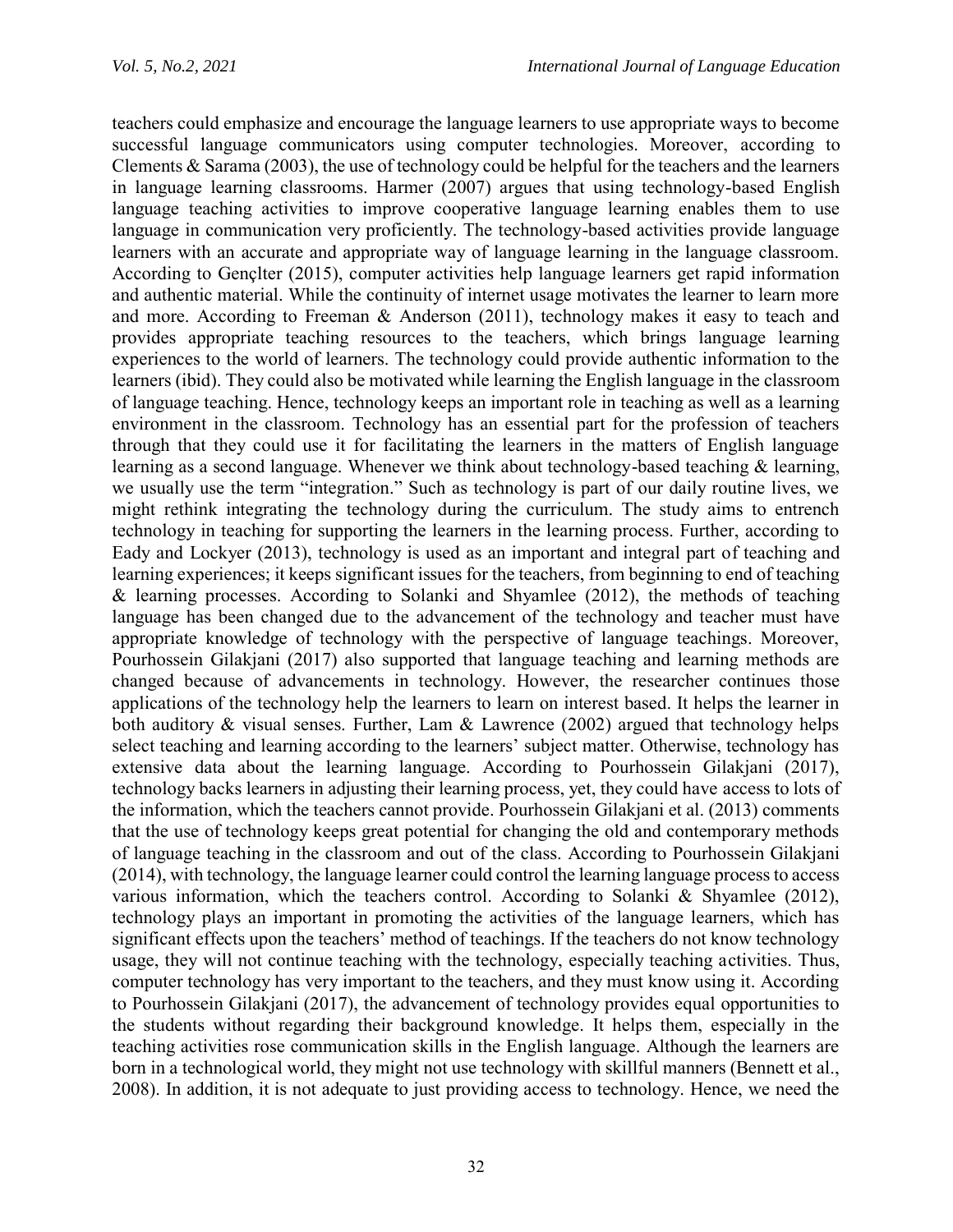meaningful developments of the knowledge of technology-based, which keeps a significant role for the learners and teachers to increase the learners' learning level (OECD, 2010). Hence, the paper depicts the review of some significant issues, which are pertinence by some scholars in their work about the technology's use in learning of English language as a second language. For instance, the issues of the following, firstly, the usage of the technology in language learning, especially in the classroom, the definition of technology, then previously studies about using technology for improving the language learning process, and the recommendations of the using of technologies. Moreover, technology Integration is defined by many researchers, which is discussed below. İşman (2012) describes the practical use of knowledge in the specific area of education and how to perform the task, especially technical methods or processes and knowledge. Moreover, the use of the technology includes machines and instruments and its structured relation with the humans, environment, and other machines (İşman, 2012). Hennessy et al. (2005) claim that technology provides an easy way of learning the language, especially the second language such as it connected the people of different areas very rapidly.

### **Research method**

### Procedures

The study adopts the qualitative methodology for tackling the data analysis, such as, the main objectives of the study were to pertain a deep understanding of the strategies and methods which was used to help the ELLs and explored technological tools, which were available to support the teachers, especially during the deliverance of their lectures. Moreover, Qualitative study uses the fundamental approach that seeks out the phenomena to understand the context-specific setting (Hoepfl, 1997). Furthermore, the qualitative method could realize the very phenomenon bitterly (Strauss & Corbin, 1990; 1998). The study involves reviewing literature about using technology in ELLs, especially in the classes. The researchers used different tools of technology, for instance, tablets, computers, and Smart Boards,) for improving the educational methods. The study collected the information from various sources, primarily from the research journals and articles on databases, e.g., ERIC, Summon, and CRCA. In addition, the study considers information from the newspapers and helps the researchers getting better insight into the present research.

After the literature review was completed, we followed this up by interviewing two practicing ESL teachers. The two interviews were conducted face to face in the English Preparatory School of CIU in December 2019. Moreover, the interviews help the researchers to understand the approaches of these teachers in the teaching of ELLs. The researchers can recognize these teachers using the technology during the teaching ELLs to help the students understand the accurate and quick knowledge concerning the subject matter. However, the researchers proceeded with in-depth analysis through the transcript of the interview.

### Instruments of data collection

The study approaches *General Interviews for data collection* (Turner, 2010), which intends to certify that the data is collected from the interviewee's same information area. It focuses on conversations such as using pre-fixed questions, while it allows freedom when the researchers take interviews of persons by using unrehearsed follow-up questions. The ending phenomenon keeps essential, such as it gives flexibility to the researchers during the taking interviews.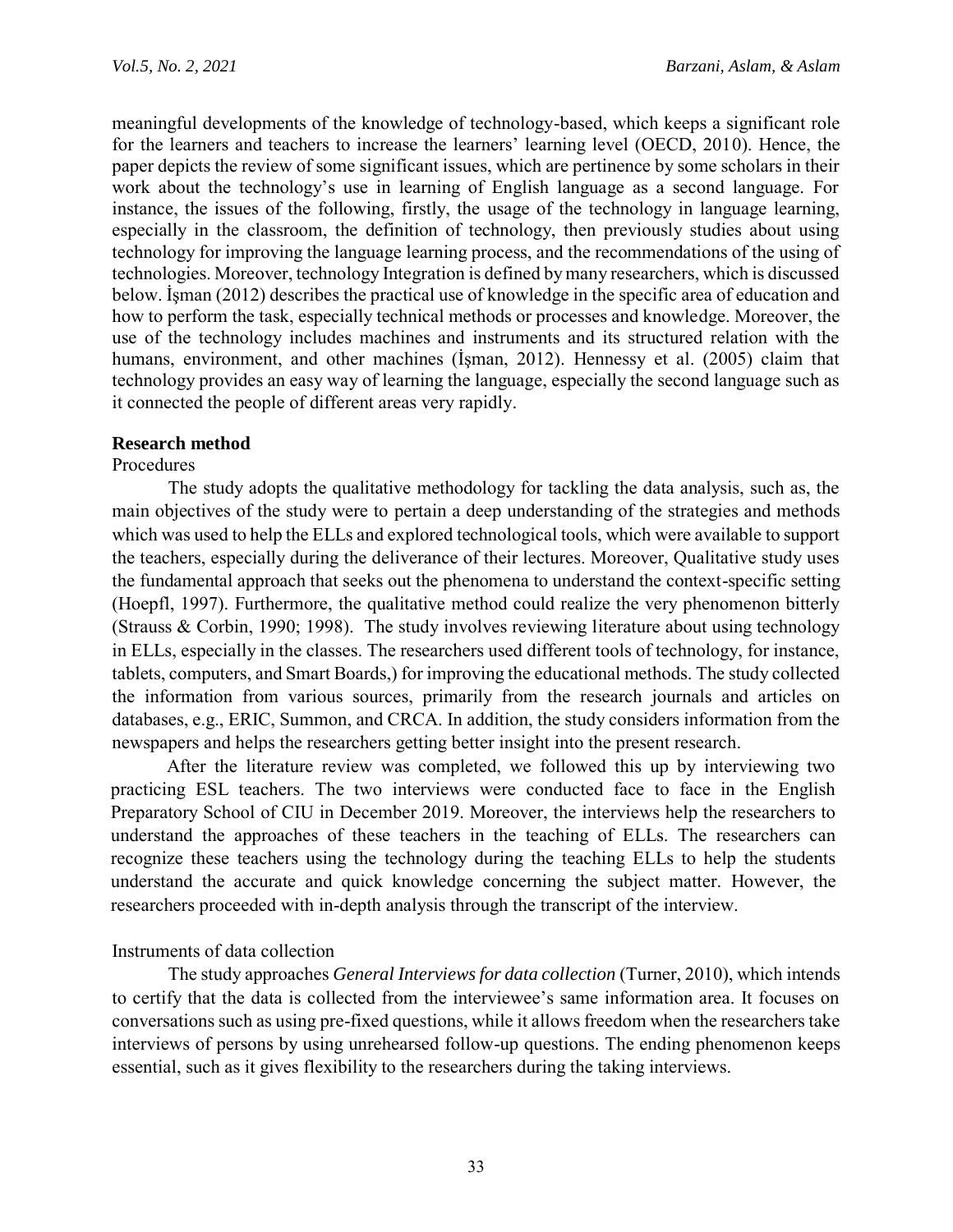The goal of the present research was to take interviews from the experienced teachers, who kept some experience to use the technology in a classroom, especially in the language learning classrooms and some teachers used technological elements. At the same time, the students pulled out from regular classes for one-on-one teachings. Hence, this phenomenon allowed the researchers to modify the questions of the study or add more questions to get a better result of understanding the experience of interviewees.

### Participants

There were two Turkish Cypriots participants (assigned pseudonyms) in this study from CIU and GAU. Our first participant, Ebru (pseudonym) currently teaching ESL in CIU. Our second participant, Zeynep (pseudonym), is currently teaching ESL at GAU.

### Limitations

The first limitation of the study is the sample size. The researchers interviewed only two teachers working with ELLs and ELLs from classes by one-on-one instruction, yet this phenomenon is the minimal sample size.

The time was another major factor of limitation, such as the study had completed the research within three months, which is a short time.

### **Analysis and findings**

The Analyzing of data is the ongoing process, which begins suddenly after collecting it. After collecting data, each time, we should review it, such as what phenomenon effect it (Falk & Blumenreich, 2005). Moreover, the analysis of data is done qualitatively. The researchers, firstly, transcribed the data of each of the interviews in a faster way. After the reread of both interviews, the researchers wrote all the information of both interviews. While, the report, which is collected from the interviews, has been divided into three columns. The first columns followed the questions of the interviews, and in the next two, the researchers wrote answers of both participants of the present research. However, extensive reading is done to all the data which is collected through the medium of interviews. The study has highlighted the information, which provided the answers to the research questions too. Such as, the study marked the relevant comment on the transcript, we also took note of statements, which the participants make. Once the researchers completed it, then it is categorized with each statement.

The section of qualitative research begins with the explanation of both participants, their names, and their institution's name will be changed, if the would-be published, for ensuring the confidentiality of the participants. In the following chapter, the study analyzed the interviews of both participants, especially their use of technology in ELLs in the classes. The study has emerged five themes from the analysis of the data.

The study has selected two participants for collecting the data for this research. Hence both the participants are professionals, especially in English language teaching, and they have at least five years of technology use. The study selected the participants; researchers asked some associate professors, his colleagues, to have met with teachers who have at least five years of experience using the technology in ELLs classes.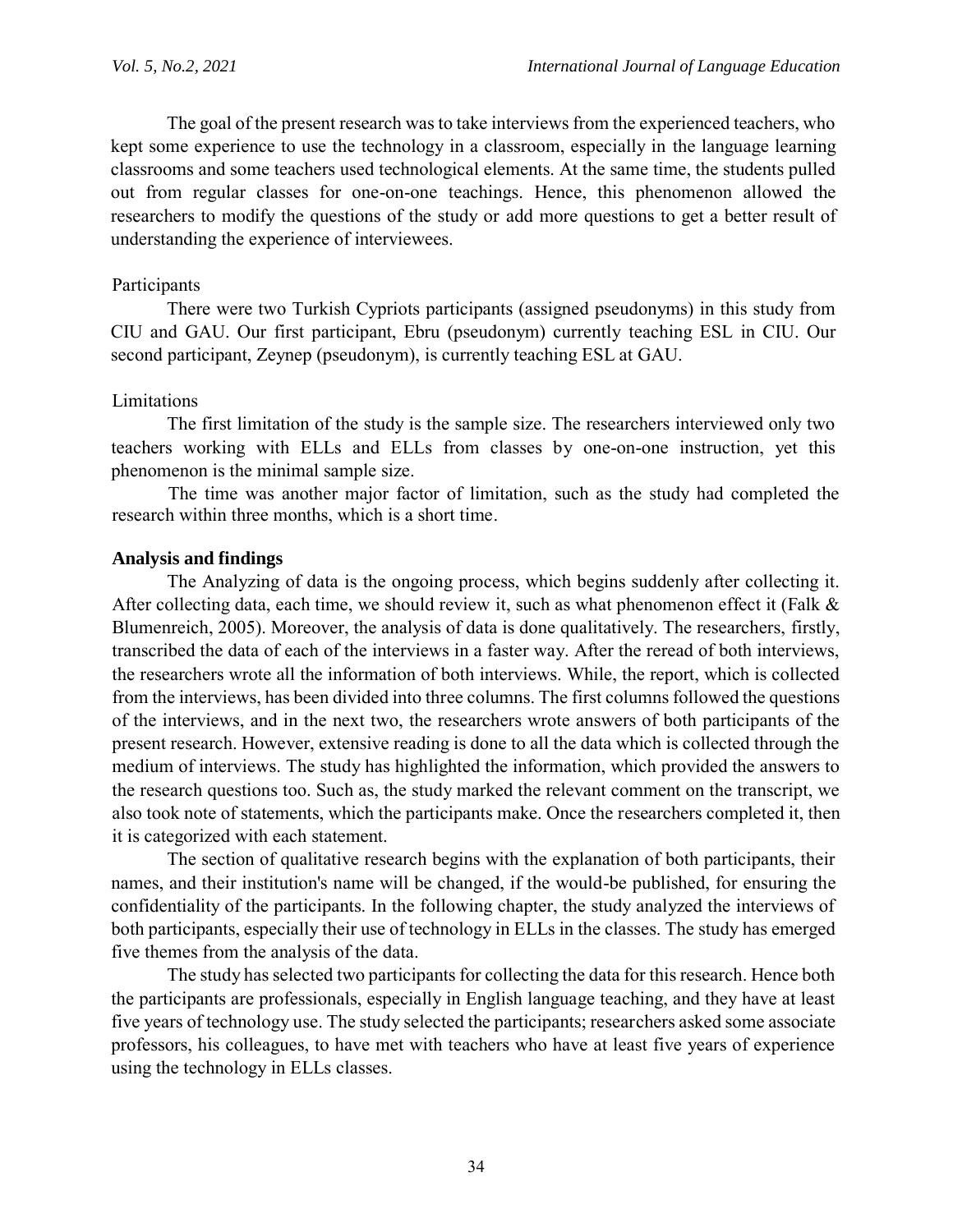Ebru (pseudonym) works as an ELLs teacher in Turkish Cyprus, where the Turkish language is used as a first language. She is an ESL teacher and has five years of teaching experience as well. She is Passionate about use technology in ELLs class; Ebru has said that she used technology during the teaching of Ells as a tool in the classroom which helped her students acquire all language communication skills.

The second participant, Zeynep (pseudonym), was recommended to me by one of our professors who has known her for many years. Zeynep is a current teacher at GAU. A teacher with seven years of experience, Zeynep has taught ESL to different grades ranging from Preparatory School Students to Master. In addition, she is currently the technology expert in the school and supports the technology learning of other staff members.

After analyzing participants' statements, the researchers find the four themes, which are the following.

- 1) The study explores the varieties of teaching methods that support English language teaching as first language acquisition and second language acquisition, primarily through technology, for example, computers, Smart Boards, or tablets.
- 2) Secondly, the use of technology during learning ELLs in the classroom increases learners' language skills and makes them independent in language learning.
- 3) Thirdly, the Students and teachers meet with some challenges during technology usage in language learning classes, such as they are not experts in using the technology in their educational systems.

### **Discussion**

Both participants argued that a teacher must perform technology-based activities according to the needs of the students, yet the students often do not know about the activities performed through the utilization. For instance, the results of technology-based teaching often rely on the usage of the technology. For example, according to Gilakjani (2017), technology integration could be defined as how the teacher uses it to perform the activities effectively, yet, how that usage could be reshaped according to the needs of the learners. According to Dockstader (2008), we could define the term 'technology integration' as technology usage in the educational environment for improving it. Moreover, technology supports teaching by creating new opportunities for the teachers and learners to complete their assignments on laptops, computers, and tabs, rather than the regular use of pencil and paper. English Language Class could also benefit from technology, which is always an effective tool in learning for the learners. We must create awareness of the use of technology in the classroom and make it a significant part of learners' learning process. However, teachers could be a model to use the technology for supporting curriculum. The learner could increase usage of the technology in their learnings which improves their language communication skills (Costley, 2014). According to Murphy et al. (2003), the cooperation of the Learners could be increased with the use of technology. Hence, Cooperation among the students and teacher is an essential tool for the English language learning process. According to Keser et al. (2011), the Learners work in cooperation for creation and innovation.

Moreover, Bennett et al. (2000) state that technology usage becomes the reason for improving the teachers' teaching competency and learners' learning ability in the classroom. Further, Bransford et al. (2000) comment that applications of the technology enable the learners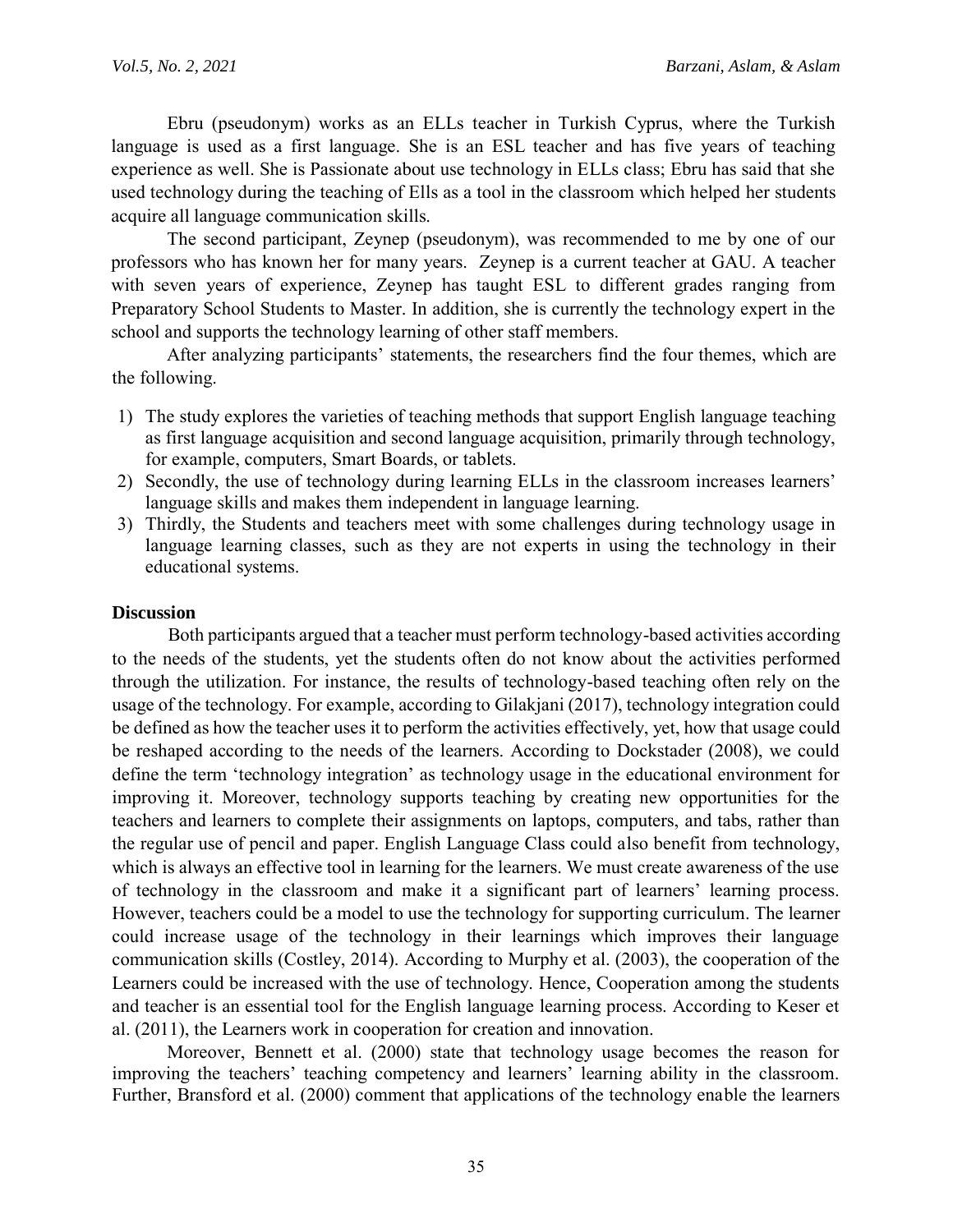to make their global and local societies connected to them with people that increases opportunities for learning the language more proficiently. However, the positive effects of computers do not come suddenly or automatically. Hence, it depends on the teachers that they use it during the learning language in the classes. Susikaran (2013) has commented that the changes come in the language class through the teaching methodology. For instance, the 'chalk and talk' teaching method concedes insufficient to teach the English language effectively. According to Raihan and Lock (2010), in the well-planned setting in the classes, learners learn how to learn it efficiently. Technology has enhanced the teaching environment in the classroom more effectively than lecturebased classes. While the teachers could not use the technology more effectively than the IT expert, they should find some practical methods of teaching language by applying the technology. However, they could not be learned technology like the computer experts. Patel (2013) argues that technology provides some alternatives for making teaching enjoyable and productive. In the traditional classes, the teacher stands in front of language learners for giving the lecture, instructions, and explanation by using a whiteboard. According to Arifa (2014), teaching methods are also changed in the modern world according to the changes or advancements in technology. The usage of technology makes learners familiar with the language's structure and vocabulary. For instance, in the past, people used the dictionary for searching the meanings of some words, but now they can easily search for it with a one-touch computer. While using technology, the teachers could teach effortlessly and make the teaching method interesting for the learners who build interest in learning the language. According to Dawson et al. (2008), language is the only medium for communication, and the English language has the status of international language as well. To get English language proficiency, we have to use modern technologies during the teaching of language. According to Pourhosein Gilakjani (2014), technology could create a learning environment centered on learners except for the teachers that makes a positive change in the language learning system. According to Drayton et al. (2010), using computer-based technology designates authentic learning experiences that augment the learners' responsibilities.

# **Conclusion**

However, some researchers previously Studied Technology for Improving Language Learning Skills, while Some studies are done for the advantage of the technology using in the language learning process. According to Hennessy (2005), ICT is a catalyst to motivate the learners to work in a new way. Moreover, the researchers try to clear that learner become independent, and teachers think that the students could be supported by their acts and think independently. According to Lee (2001), Computer Assisted Language Learning (CALL) applications increase the level of learning the learners' language and boost the self-confidence of the researchers. However, ICTs have benefits to learning and teaching too. First, the learner plays a vital role, which could help retain the information. According to Costley (2014), technology makes it easy to teach and learn the language. According to Tutkun (2011), technology changes the method of the teachers teaching the language. The modern world uses technology in every field of life. For competing in the modern world, we need to use technology to increase the level and speed of language learning during language teaching. According to Gillespie (2006), technology usage increases learners' proficiency in the language learning class. There are two views about integrating technology in the classroom; computer-based communications are helpful for language learning (Eaton, 2010) and authentic material could be gathered through technology from the internet, which helps the language learning students in which technology allows teachers teach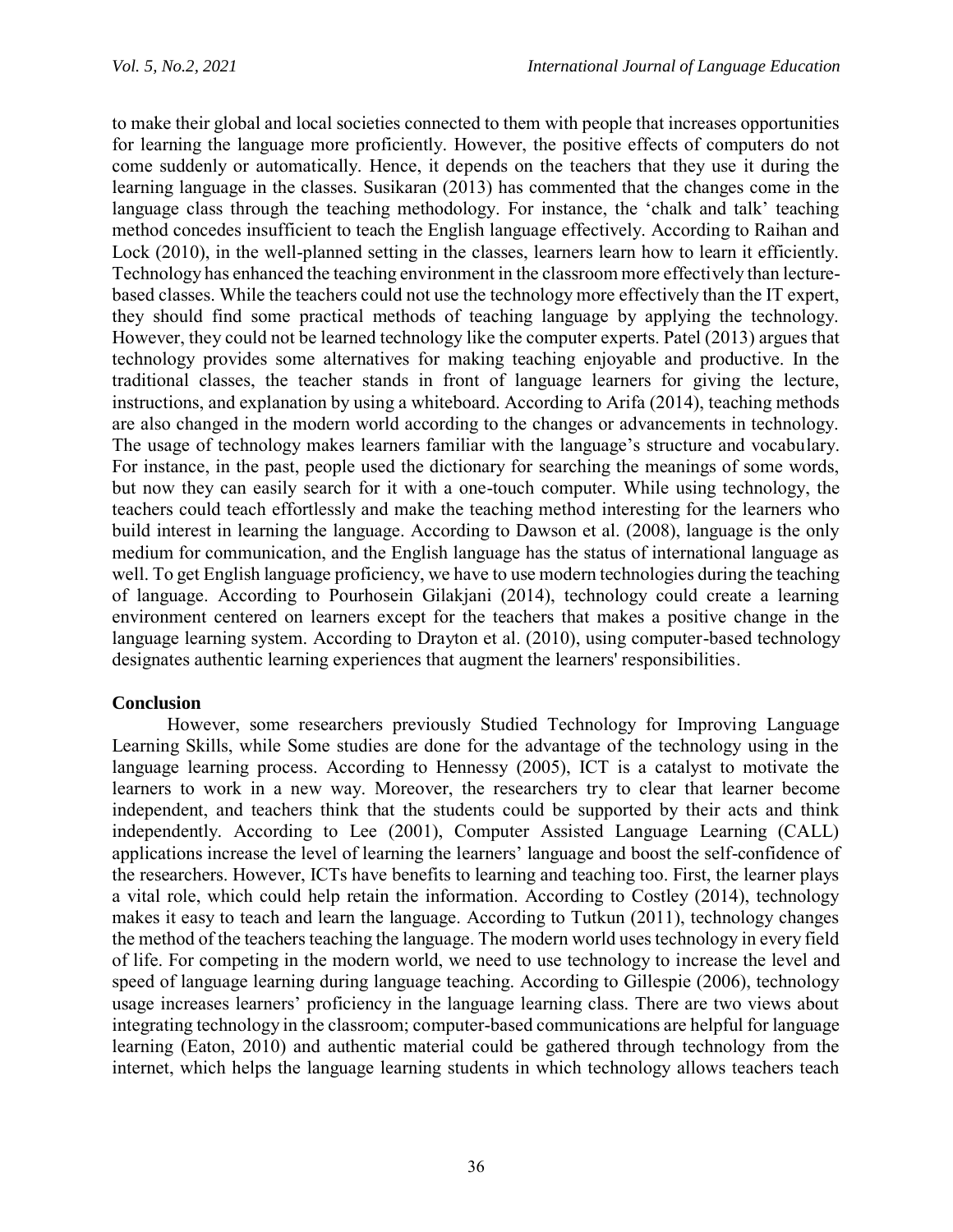materials during fast access. Hence, the role of technology in teaching English as a second language is vital (Baytak et al., 2011).

Declaration of conflicting interest

The authors state that there is no conflict of interest concerning the publication of this paper.

Funding acknowledgement

There were no funding or financial aid utilized in this research.

### **References**

- Ahmadi, D. (2018). [The Use of Technology in English Language Learning: A Literature Review.](http://ijreeonline.com/article-1-120-en.pdf) *International Journal of Research in English Education*, *3*(2). 115-125
- Ahmadi, M. R. (2017). The impact of motivation on reading comprehension. *International Journal of Research in English Education* 2(1), 1-7. Retrieved on 4 March 2021 from [http://www.ijreeonline.com](http://www.ijreeonline.com/)
- Alsaleem, B. I. A. (2014). The effect of "WhatsApp" electronic dialogue journaling on improving writing vocabulary word choice and voice of EFL undergraduate Saudi Students. Harvard: 21st Century Academic Forum Conference Proceedings. [http://www.readwritethink.org/lesson\\_images/lesson782/Rubric.pdf](http://www.readwritethink.org/lesson_images/lesson782/Rubric.pdf)
- Arifah, A. (2014). Study on the use of technology in ELT classroom: Teachers' perspective. M.A. thesis, Department of English and Humanities, BRAC University, Dhaka, Bangladesh.
- Baytak, A., Tarman, B., & Ayas, C. (2011). Experiencing technology integration in education: children's perceptions. *International Electronic Journal of Elementary Education, 3*(2), 139-151. Retrieved on 17 March 2019 from [https://www.iejee.com/index.php/IEJEE/article/view/233.](https://www.iejee.com/index.php/IEJEE/article/view/233)
- Becker, H. J. (2000). Findings from the teaching, learning, and computing survey: Is Larry Cuban right? *Education Policy Analysis Archives, 8*(51). DOI: <http://dx.doi.org/10.14507/epaa.v8n51.2000>
- Bennett, D., Culp, K. M., Honey, M., Tally, B., & Spielvogel, B. (2000). *It all depends: Strategies for designing technologies for educational change.* Paper presented at the International Conference on Learning Technology, Philadelphia, PA.
- Bennett, S., Maton, K., & Kervin, L. (2008). The 'digital natives debate: A critical review of the evidence. *British Journal of Educational Technology, 39*(5), 775–86. <https://doi.org/10.1111/j.1467-8535.2007.00793.x>
- Bransford, J., Brown, A., & Cocking, R. (2000). How people learn: Brain, mind, experience, and school. Washington, DC: National Academic Press.
- Bull, S., & Ma, Y. (2001) Raising learner awareness of language learning strategies in situations of limited recourses. *Interactive Learning Environments, 9*(2), 171-200.
- Çiçek, F. (2019). Teachers' ICT Use in Turkey, Finland, and South Korea: A Multi-Case Study (Ph.D. Dissertation). MIDDLE EAST TECHNICAL UNIVERSITY. Retrieved from <https://etd.lib.metu.edu.tr/upload/12623160/index.pdf> On 4 April '21
- Clements, D. H., & Sarama, J. (2003). Strip mining for gold; research and policy in educational technology-a response to fool's gold. *Educational Technology Review, 11*(1), 7-69. <https://eric.ed.gov/?id=EJ673505>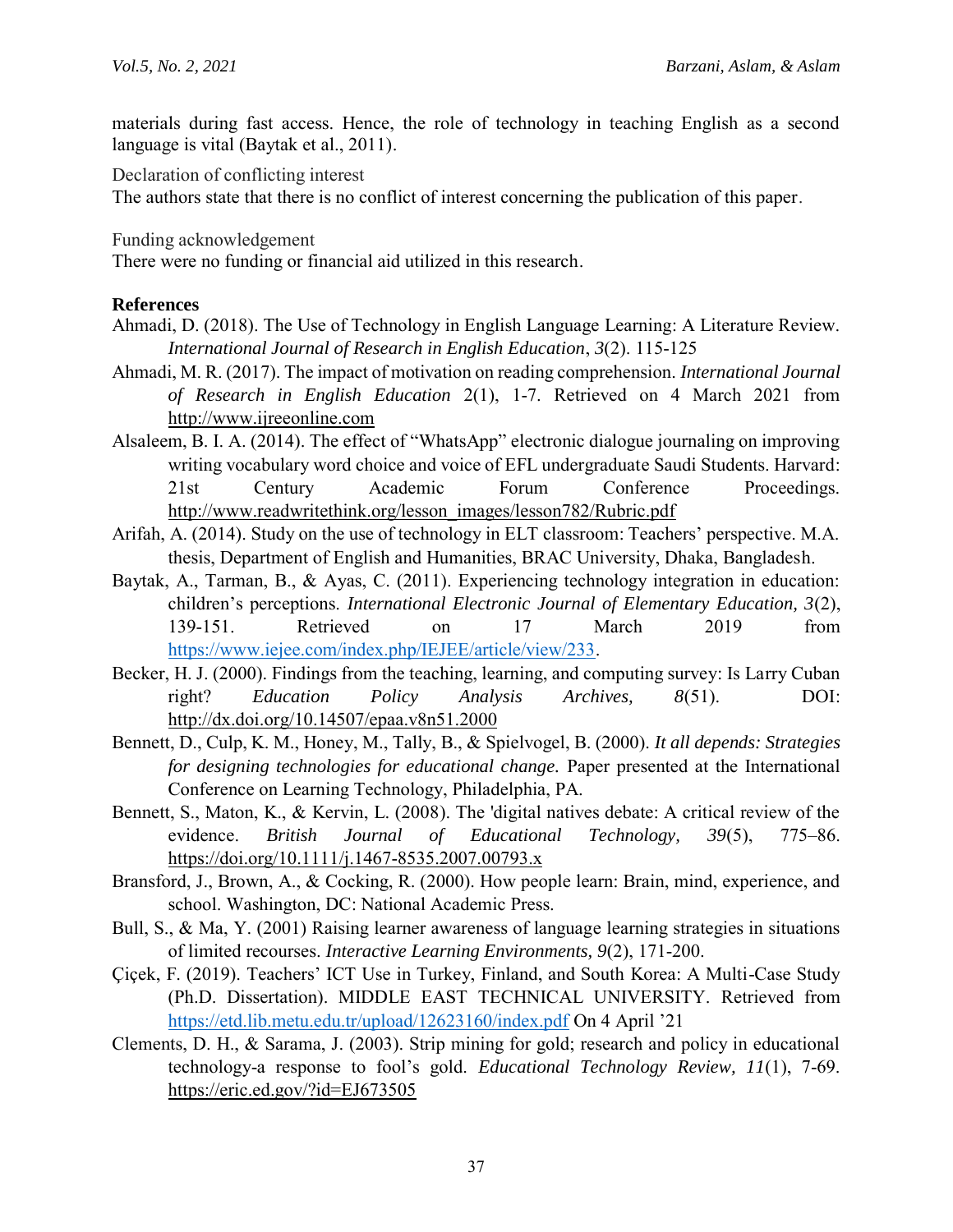- Costley, K. C. (2014). *The positive effects of technology on teaching and student learning*. Arkansas Tech University.
- Dawson, K., Cavanaugh, C., & Ritzhaupt, A. (2008). Florida's EETT Leveraging Laptops Initiative and its impact on teaching practices. *Journal of Research on Technology in Education, 41*(2), 143-159.<https://doi.org/10.1080/15391523.2008.10782526>
- Dockstader, J. (2008). *Teachers of the 21st century know the what, why, and how of technology integration.* Retrieved from<http://the-tech.mit.edu/Chemicool/>
- Drayton, B., Falk, J. K., Stroud, R., Hobbs, K., & Hammerman, J. (2010). After installation: Ubiquitous computing and high school science in three experienced, high-technology schools. *Journal of Technology, Learning, and Assessment, 9*(3), 1-57. <https://eric.ed.gov/?id=EJ873677>
- Eady, M. J., & Lockyer, L. (2013). Tools for learning: technology and teaching strategies: Learning to teach in the primary school. Queensland University of Technology, Australia. pp. 71-89.<https://scholars.uow.edu.au/display/publication76376>
- Eaton, S. E. (2010). Global trends in language learning in the twenty-first century. Calgary, Canada: Onate Press.<https://files.eric.ed.gov/fulltext/ED510276.pdf>
- Falk B., & Blumenreich, M. (2006). *The power of questions: a guide to teacher and student research*. Heinemann Portsmouth: NH.
- Freeman, L. D., & Anderson, M. (2011). Techniques and principles in language teaching. Oxford: OUP.
- Gençlter, B. (2015). How does technology affect language learning process at an early age? *Procedia - Social and Behavioral Sciences, 199*, 311–16
- Gillespie, H. (2006). Unlocking learning and teaching with ICT: Identifying and overcoming barriers. London: David Fulton.<https://trove.nla.gov.au/work/20064464>
- Grabe, W., & Stoller, F. L. (2002). Teaching and researching reading. New York: Pearson Education. DOI: 10.4324/9781315833743
- Harmer, J. (2007). The practice of English language teaching. England: Pearson. Retrieved on March 19, 2019, from [www.worldcat.org/title/practice-ofenglish](http://www.worldcat.org/title/practice-ofenglish-language-teaching/oclc/149005881)[languageteaching/oclc/149005881](http://www.worldcat.org/title/practice-ofenglish-language-teaching/oclc/149005881)
- Hennessy, S. (2005). Emerging teacher strategies for supporting. Cambridge, UK: University of Cambridge.
- Hennessy, S., Ruthven, K., & Brindley, S. (2005). Teacher perspectives on integrating ICT into subject teaching: commitment, constraints, caution, and change. *Journal of Curriculum Studies, 37*(2), 155-192. DOI: 10.29252/ijree.3.2.115
- Hoepfl, M. C. (1997). Choosing qualitative research: A primer for technology education researchers. Journal of Technology Education, 9(1), 47-63. Retrieved from <http://scholar.lib.vt.edu/ejournals/JTE/v9n1/pdf/hoepfl.pdf> on May 2, 2021.
- İŞMAN, A. (2012). Technology and technique: An educational perspective. *TOJET: The Turkish Online Journal of Educational Technology, 11*(2), 207-213. [www.tojet.net/articles/v11i2/11222.pdf](http://www.tojet.net/articles/v11i2/11222.pdf)
- Keser, H., Uzunboylu, H., & Ozdamli, F. (2012). The trends in technology-supported collaborative learning studies in the 21st century. *World Journal on Educational Technology, 3*(2), 103- 119.